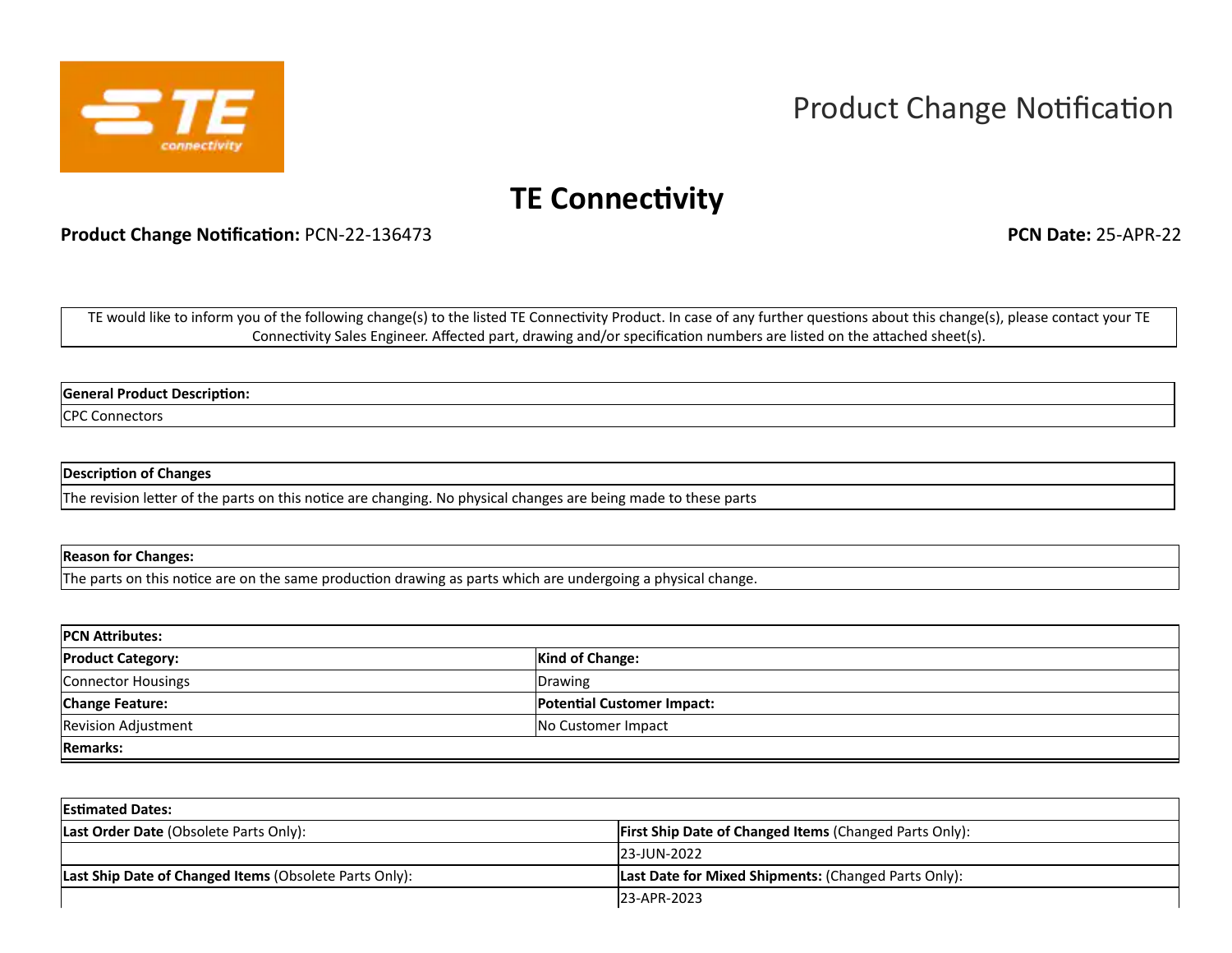**Part Number(s) being Modified:**

| <b>Part Number</b> | <b>Part Discontinued</b><br>per PCN | <b>Customer</b><br><b>Drawing</b> | <b>Customer Part</b><br><b>Number</b> | <b>Alias Part Number(s)</b>                | <b>Substitute Part</b><br><b>Number</b> | <b>Substitute Alias Part</b><br>Number(s) | <b>Description Of</b><br><b>Difference</b> |
|--------------------|-------------------------------------|-----------------------------------|---------------------------------------|--------------------------------------------|-----------------------------------------|-------------------------------------------|--------------------------------------------|
| 206036-1           | <b>NO</b>                           |                                   | A1305-ND                              | "C21176-000", "DUL-RECPT-<br>SZ-17-16-CPC" |                                         |                                           |                                            |
| 206036-3           | <b>NO</b>                           |                                   | A1353-ND                              | "A76356-000", "AMPS-0-<br>0206036-3"       |                                         |                                           |                                            |
| 206036-4           | <b>NO</b>                           |                                   |                                       |                                            |                                         |                                           |                                            |
| 206036-5           | <b>NO</b>                           |                                   |                                       |                                            |                                         |                                           |                                            |
| 206036-7           | <b>NO</b>                           |                                   |                                       |                                            |                                         |                                           |                                            |
| 206036-8           | <b>NO</b>                           |                                   |                                       |                                            |                                         |                                           |                                            |

## **Part Number(s) being Modified:**

| Part<br><b>Number</b> | <b>Part Discontinued</b><br>per PCN | Customer<br><b>Drawing</b> | Customer Part<br><b>Number</b> | <b>Alias Part Number(s)</b>                | <b>Substitute Part</b><br>Number | <b>Substitute Alias Part</b><br>Number(s) | <b>Description Of</b><br><b>Difference</b> |
|-----------------------|-------------------------------------|----------------------------|--------------------------------|--------------------------------------------|----------------------------------|-------------------------------------------|--------------------------------------------|
| 206036-1              | NO                                  |                            | A1305-ND                       | "C21176-000", "DUL-RECPT-SZ-<br>17-16-CPC" |                                  |                                           |                                            |
| 206036-7              | NO                                  |                            |                                |                                            |                                  |                                           |                                            |

## **Part Number(s) being Modified:**

| Part     | <b>Part Discontinued</b> | Customer       | Customer Part | <b>Alias Part Number(s)</b>                      | <b>Substitute Part</b> | <b>Substitute Alias Part</b> | <b>Description Of</b> |
|----------|--------------------------|----------------|---------------|--------------------------------------------------|------------------------|------------------------------|-----------------------|
| l Number | per PCN                  | <b>Drawing</b> | <b>Number</b> |                                                  | <b>Number</b>          | Number(s)                    | <b>Difference</b>     |
| 206036-1 | ΝO                       |                |               | l"C21176-000", "DUL-RECPT-SZ- <br>$ 17-16$ -CPC" |                        |                              |                       |